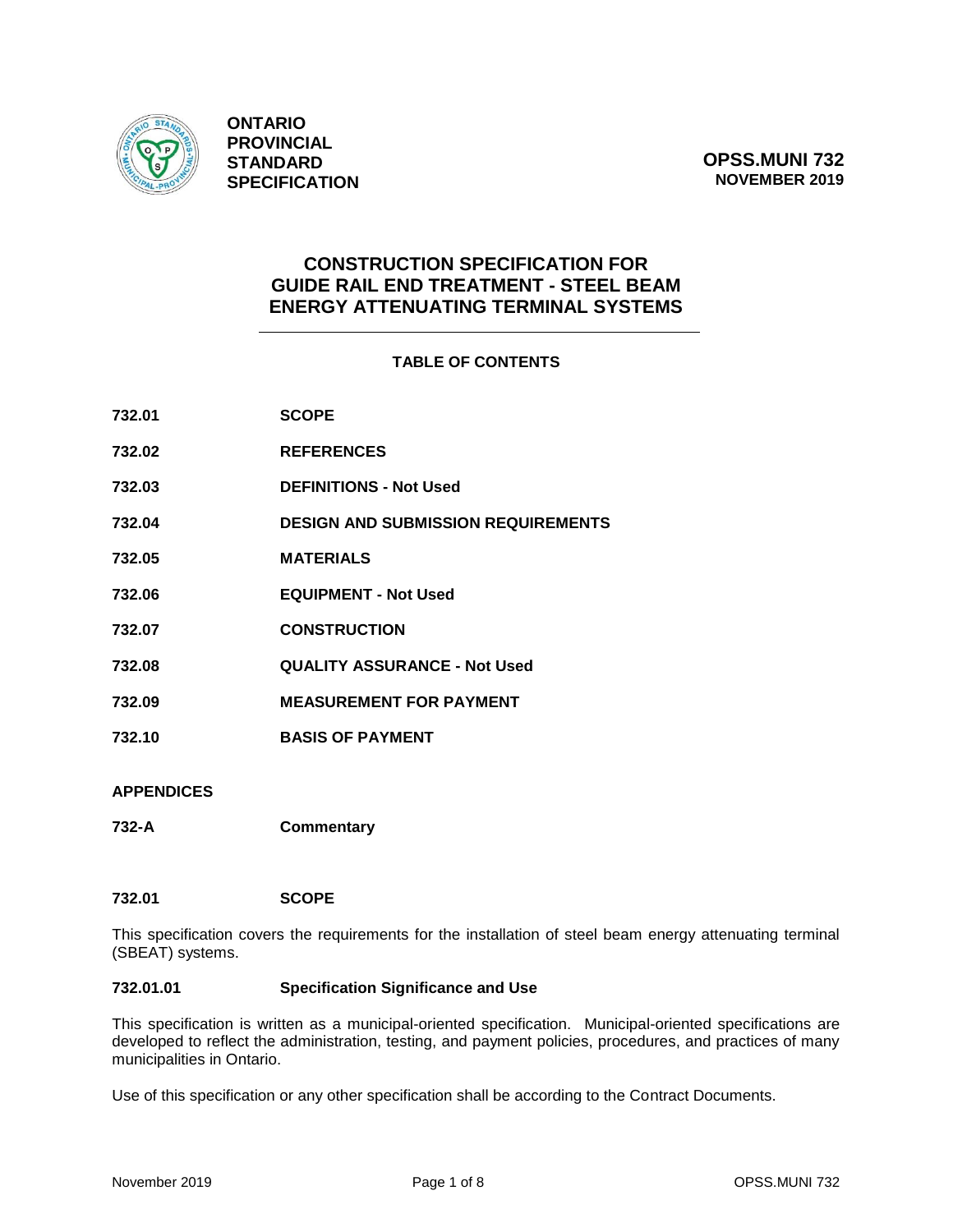## **732.01.02 Appendices Significance and Use**

Appendices are not for use in provincial contracts as they are developed for municipal use, and then, only when invoked by the Owner.

Appendices are developed for the Owner's use only.

Inclusion of an appendix as part of the Contract Documents is solely at the discretion of the Owner. Appendices are not a mandatory part of this specification and only become part of the Contract Documents as the Owner invokes them.

Invoking a particular appendix does not obligate an Owner to use all available appendices. Only invoked appendices form part of the Contract Documents.

The decision to use any appendix is determined by an Owner after considering their contract requirements and their administrative, payment, and testing procedures, policies, and practices. Depending on these considerations, an Owner may not wish to invoke some or any of the available appendices.

## **732.02 REFERENCES**

When the Contract Documents indicate that municipal-oriented specifications are to be used and there is a municipal-oriented specification of the same number as those listed below, references within this specification to an OPSS shall be deemed to mean OPSS.MUNI, unless use of a provincial-oriented specification is specified in the Contract Documents. When there is not a corresponding municipaloriented specification, the references below shall be considered to be the OPSS listed, unless use of a provincial-oriented specification is specified in the Contract Documents.

This specification refers to the following standards, specifications, or publications:

## **Ontario Ministry of Transportation Publications**

Ontario Traffic Manual (OTM): Book 6 - Warning Signs

## **ASTM International**

A 123/A 123M-17 Zinc (Hot-Dip Galvanized) Coatings on Iron and Steel Products A 780/A 780M-09(R2015) Standard Practice for Repair of Damaged and Uncoated Areas of Hot Dip Galvanized Coatings

## **732.04 DESIGN AND SUBMISSION REQUIREMENTS**

## **732.04.01 Submission Requirements**

One copy of the manufacturer's installation instructions and Working Drawings for each type of SBEAT system to be installed shall be submitted to the Contract Administrator.

Installation of the SBEAT system shall not commence until the Contract Administrator has received the copy of the installation instructions and Working Drawings.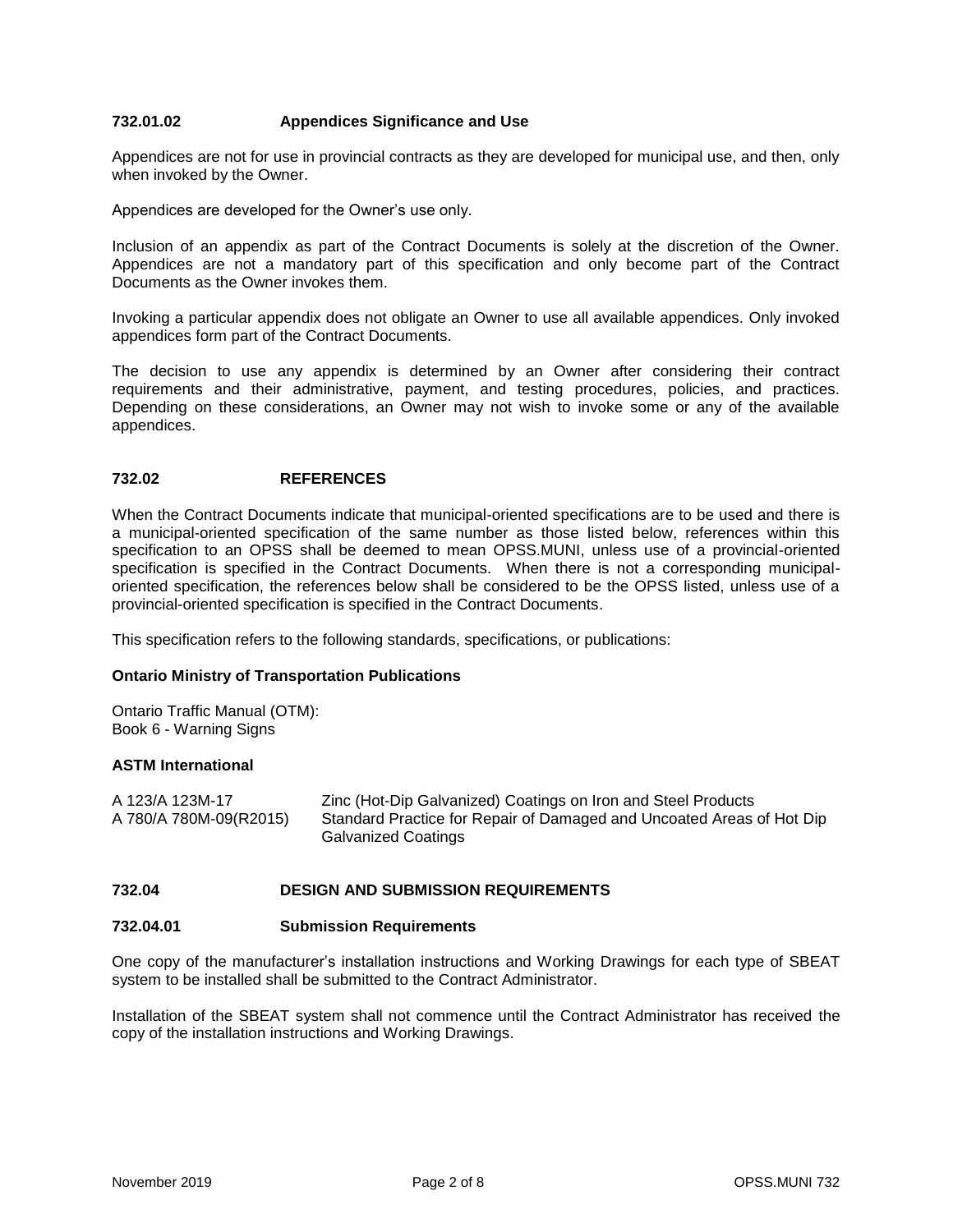## **732.05 MATERIALS**

#### **732.05.01 General**

All supplied system components shall be according to the manufacturer's specifications.

#### **732.05.02 U Channel Posts**

Posts shall be 2.44 m long perforated steel U channel with 11 mm diameter holes spaced on 50 mm centres, minimum weight of 4.46 kg/m, and hot dip galvanized according to ASTM A 123.

## **732.07 CONSTRUCTION**

#### **732.07.01 General**

SBEAT systems shall be installed according to manufacturer's instructions at locations specified in the Contract Documents.

When a SBEAT system is specified in the Contract Documents, the Contractor has the option of using one of the following systems:

- a) MASH SoftStop Terminal System
- b) MASH Max-Tension Terminal System
- c) MASH Sequential Kinking Terminal System

When a specific SBEAT system is specified in the Contract Documents, there shall be no option of substitution for the SBEAT system.

SBEAT systems with steel posts shall be installed to steel beam guide rail systems with steel posts.

SBEAT systems shall be installed according to the manufacturer's instructions at locations specified in the Contract Documents using only the components supplied for a particular SBEAT system unit.

A minimum 2 m wide area behind the posts, measured from the back of the posts shall be clear of all obstacles for the entire length of the SBEAT system.

#### **732.07.02 Posts and Steel Foundation Tubes**

All posts and steel foundation tubes shall be set to the depth and alignment at locations specified in the Contract Documents, regardless of the material encountered.

All lower hinge break away posts, steel foundation tubes, and soil plates shall be installed so that no more than 100 mm is exposed above finished grade.

#### **732.07.03 Steel Beam Guide Rails**

SBEAT systems shall be connected to new or existing steel beam guide rail as specified in the Contract Documents.

SBEAT system mounting heights shall be measured vertically from the top of the steel beam guide rail to the ground or gutter line. SBEAT system mounting heights shall be within the ranges in Table 1.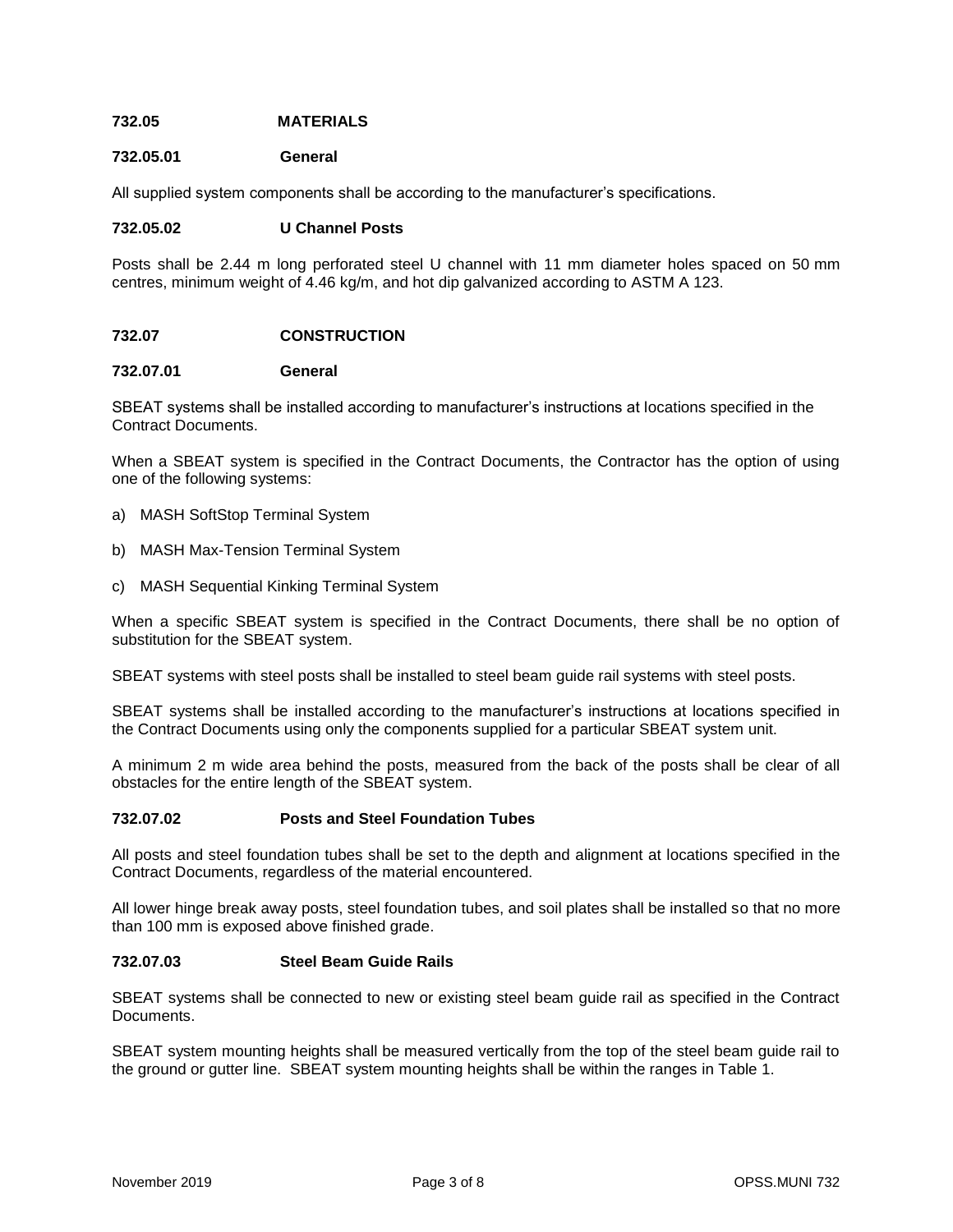Where curb with gutter is required, steel beam guide rail mounting height shall be measured:

- a) Vertically at face of steel beam guide rail, when face of steel beam guide rail is more than 300 mm beyond gutter line.
- b) Vertically at gutter line, when face of steel beam guide rail is 300 mm or less beyond the gutter line.

Channel shall not be used within the SBEAT system.

## **732.07.04 Damage to Galvanizing**

Precautions shall be taken to protect galvanizing against damage. Minor abrasions shall be repaired according to ASTM A 780. Components with major abrasions shall be replaced.

The method of repair for any damage shall be approved by the Contract Administrator prior to the commencement of such work.

### **732.07.05 Object Markers and Oversize Plow Markers**

A Wa-33 object marker according to OTM Book 6, a Wz-2 oversize snow plow marker, and galvanized mounting hardware shall be installed at each energy attenuator.

When installed on a paved surface, the object marker and oversize snow plow marker shall be integrally attached to a surface mounted flexible post. The signs and post shall be supplied by the manufacturer as a complete unit. The post shall have the ability to bend 90 degrees from vertical and self-restore after impacts. The minimum outside diameter of the post shall be 60 mm. The post shall be anchored to the pavement according to the manufacturer's recommendations.

When installed on a granular surface, the Wa-33 object marker and Wz-2 oversize snow plow marker shall be securely fastened to a U channel post and the post shall be direct buried to a minimum embedment depth of 900 mm.

Posts shall be installed at locations as specified in the Contract Documents.

## **732.07.06 Management of Excess Material**

Management of excess material shall be according to the Contract Documents.

- **732.09 MEASUREMENT FOR PAYMENT**
- **732.09.01 Actual Measurement**

## **732.09.01.01 Steel Beam Energy Attenuating Terminal System**

For measurement purposes, a count shall be made of each complete steel beam energy attenuating terminal system installed, regardless of the type of steel beam energy attenuating terminal system placed.

#### **732.09.02 Plan Quantity Measurement**

When measurement is by Plan Quantity, such measurement shall be based on the unit shown in the clause under Actual Measurement.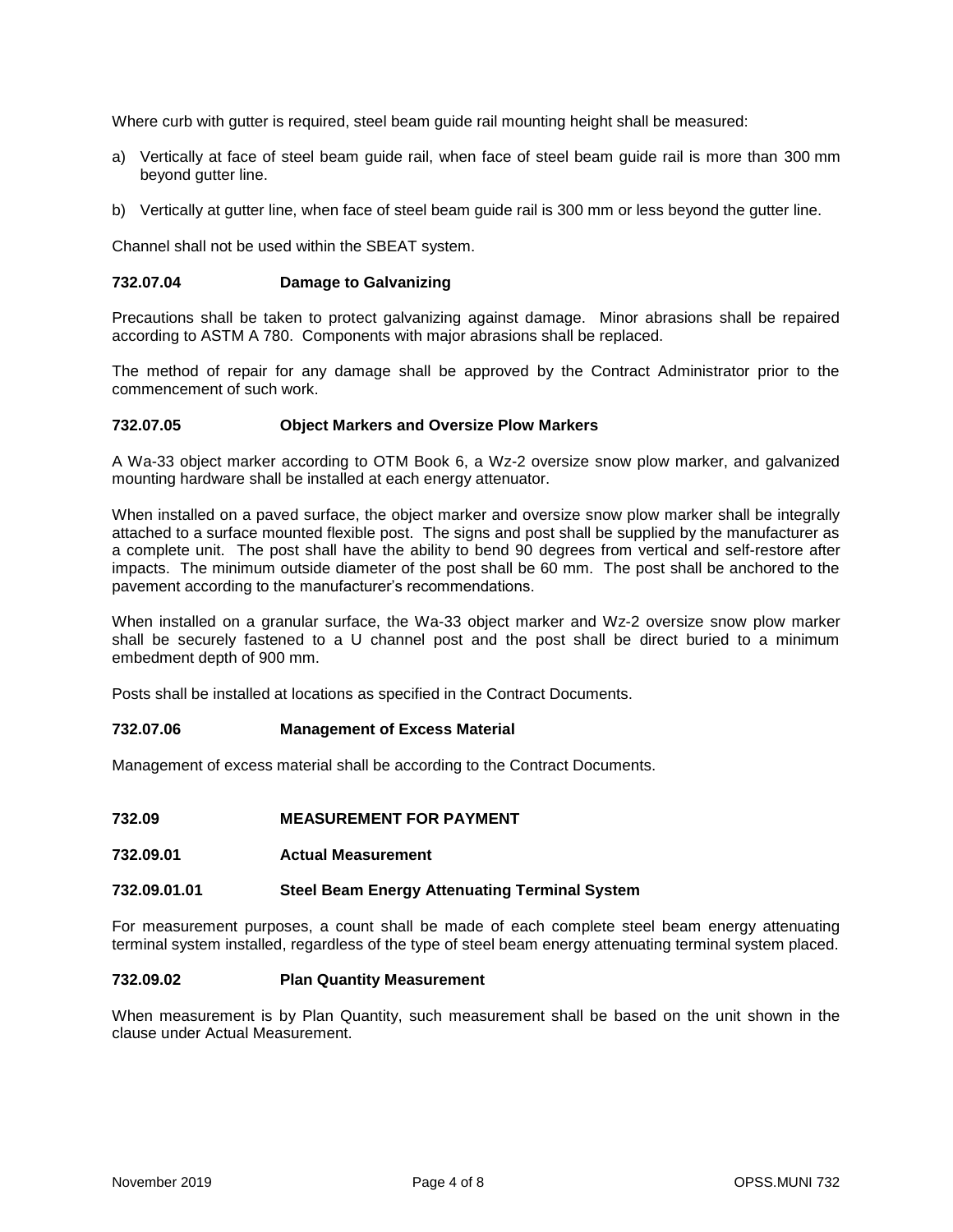## **732.10 BASIS OF PAYMENT**

### **732.10.01 Steel Beam Energy Attenuating Terminal System - Item**

Payment at the Contract price for the above tender items shall be full compensation for all labour, Equipment, and Material to do the work.

Costs associated with any required removals and replacement or repairs of defective work and materials shall be the Contractor's responsibility at no additional cost to the Owner.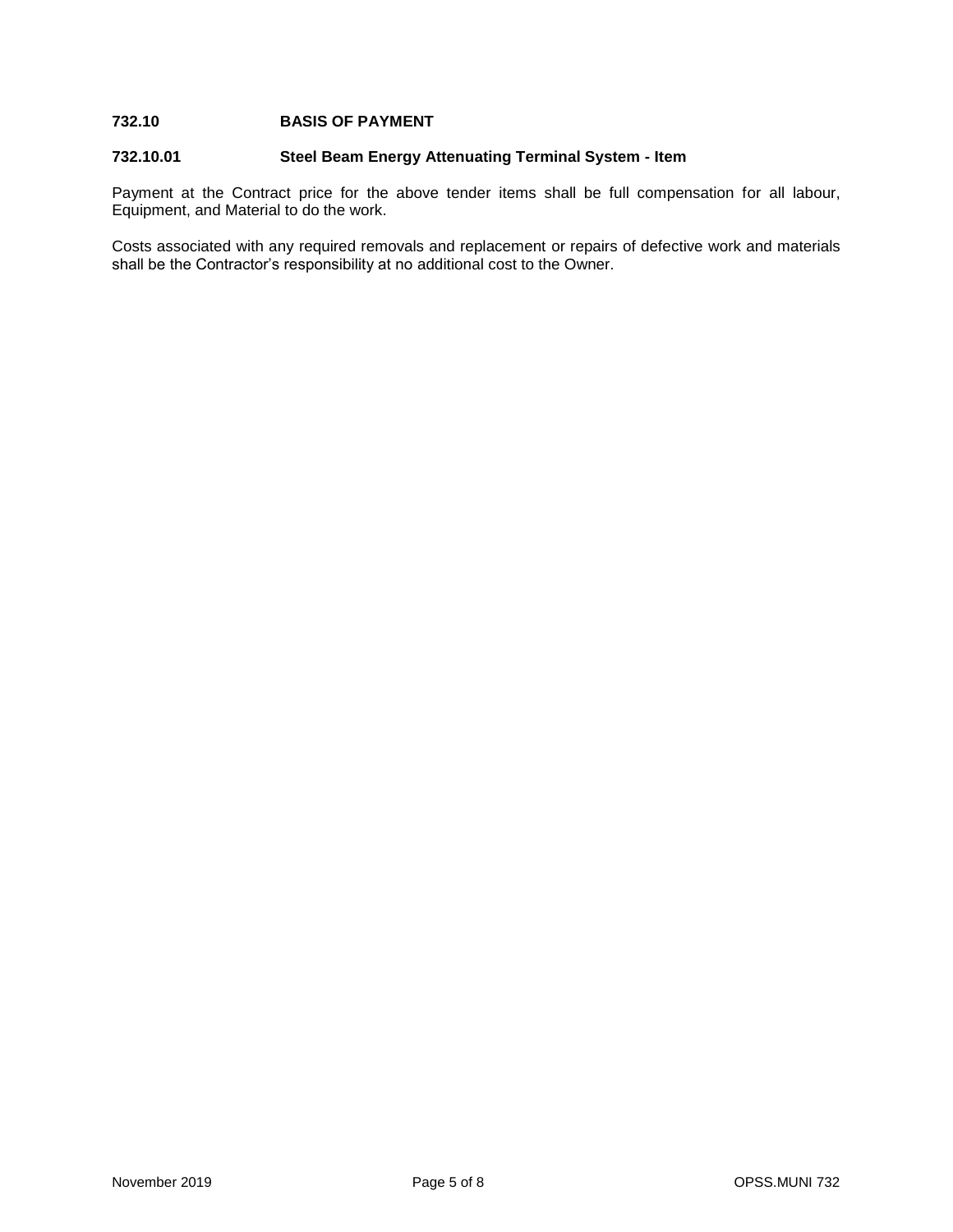# **TABLE 1 SBEAT System Mounting Heights**

| <b>System</b>                           | <b>Height During Construction</b><br>and Seasonal Shutdown<br>mm | <b>Height for Completion</b><br>of the Work<br>mm |
|-----------------------------------------|------------------------------------------------------------------|---------------------------------------------------|
| <b>MASH SoftStop Terminal</b>           | 760 to 810                                                       | 760 to 810                                        |
| <b>MASH Max-Tension Terminal</b>        | 760 to 810                                                       | 760 to 810                                        |
| <b>MASH Sequential Kinking Terminal</b> | 760 to 810                                                       | 760 to 810                                        |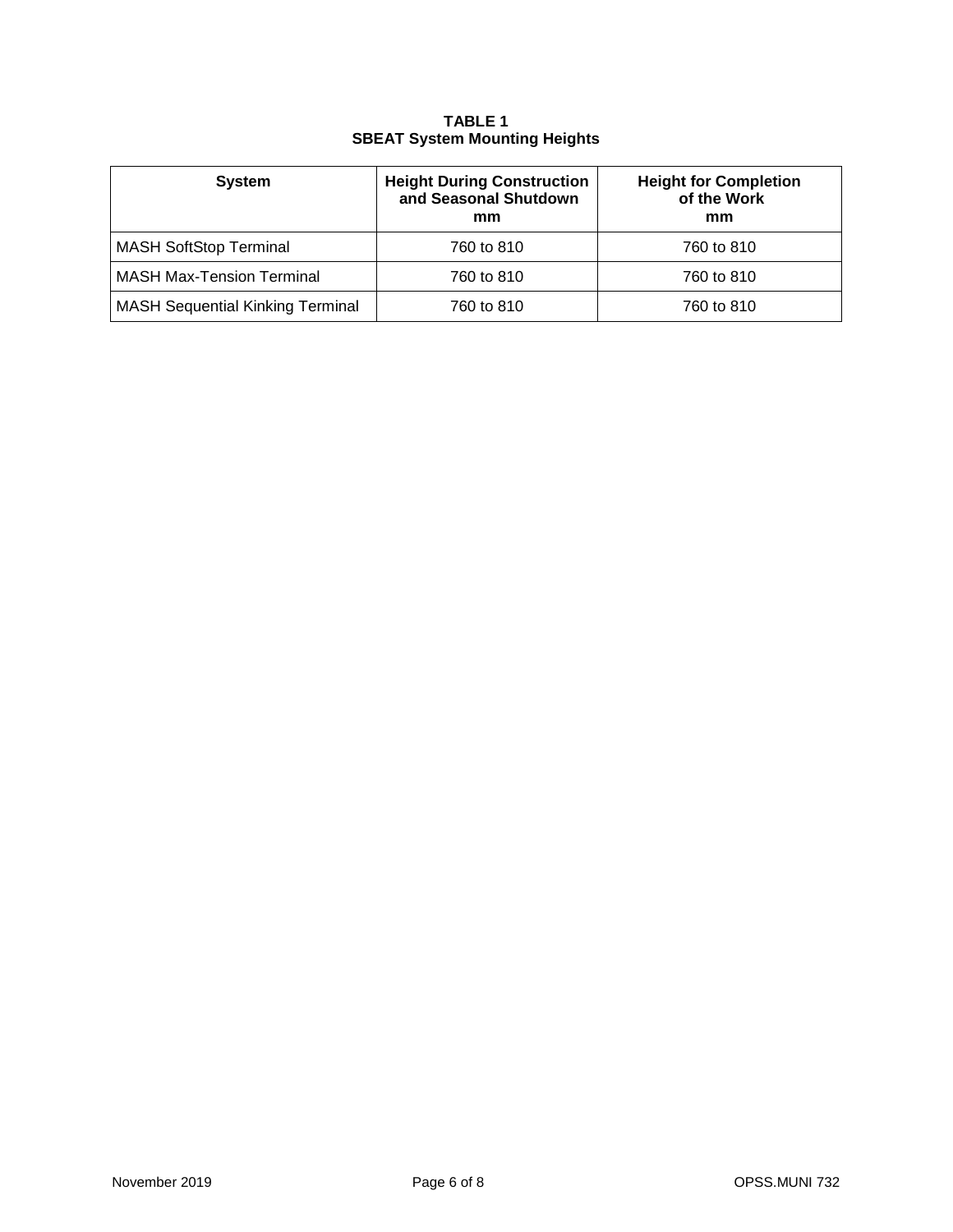### **Appendix 732-A, November 2019 FOR USE WHILE DESIGNING MUNICIPAL CONTRACTS**

**Note: This is a non-mandatory Commentary Appendix intended to provide information to a designer, during the design stage of a contract, on the use of the OPS specification in a municipal contract. This appendix does not form part of the standard specification. Actions and considerations discussed in this appendix are for information purposes only and do not supersede an Owner's design decisions and methodology.**

## **Designer Action/Considerations**

The designer should specify the following in the Contract Documents:

- Steel beam energy attenuating terminal system locations. (732.07.01)
- Depth and alignment of system. (732.07.02)

For Type M steel beam guide rail, use only MASH Terminal Systems.

The steel beam energy attenuating terminal system should be installed flared; however, the system may be installed tangent to the roadway, if grading requirements cannot be met.

The steel beam energy attenuating terminal system should not be installed on roadway with centreline curves less than 250 m radius.

Each steel beam energy attenuating terminal system unit comes from the supplier with all components required for its installation, including posts and steel beam guide rail elements for the length of the system.

Reflective sheeting is normally supplied with each steel beam energy attenuating terminal system. The designer should determine if the sheeting is not required and, if so, specify it in the Contract Documents.

Wherever possible, the designer should eliminate the use of curb with gutter, in advance of and along the length of end treatments and crash cushions. See MTO Roadside Design Manual for additional information.

The designer should ensure that the General Conditions of Contract and the 100 Series General Specifications are included in the Contract Documents.

#### **Related Ontario Provincial Standard Drawings**

| OPSD 202.031 | Roadway Widening For Steel Beam Energy Attenuating Terminal, Approach End            |
|--------------|--------------------------------------------------------------------------------------|
| OPSD 202.032 | Roadway Widening For Steel Beam Energy Attenuating Terminal, Leaving End And         |
|              | <b>Constrained Approach End</b>                                                      |
| OPSD 912.124 | Guide Rail System, Steel Beam, Type M Transition Rail, Component                     |
| OPSD 912.125 | Guide Rail System, Steel Beam, Type M Rail, Component                                |
| OPSD 912.127 | Guide Rail System, Steel Beam, M20 Steel Post With Offset Block, Component           |
| OPSD 912.130 | Guide Rail System, Steel Beam, Steel Post With Offset Block Assembly, Installation - |
|              | Single Rail                                                                          |
| OPSD 912.140 | Guide Rail System, Wooden Post Assembly, Installation - Single Rail                  |
| OPSD 922.165 | Energy Attenuator, End Treatment, Steel Beam Energy Attenuating Terminal, MASH       |
|              | SoftStop Terminal System, Installation                                               |
| OPSD 922.171 | Energy Attenuator, End Treatment, Steel Beam Energy Attenuating Terminal, MASH       |
|              | Max-Tension Terminal System, Installation                                            |
| OPSD 922.186 | Energy Attenuator, End Treatment, Steel Beam Energy Attenuating Terminal, MASH       |
|              | Sequential Kinking Terminal System, Installation                                     |